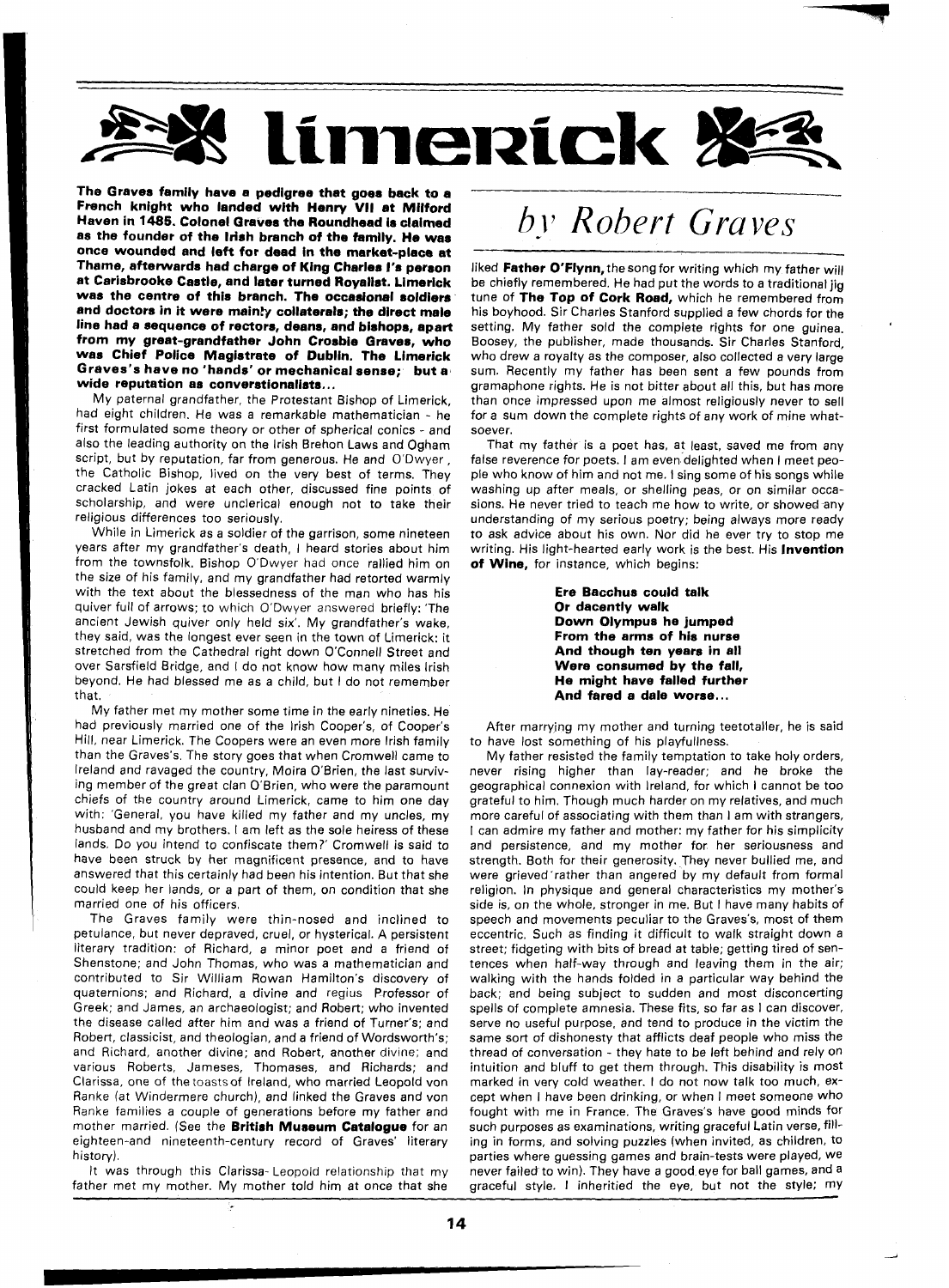mother's family are entirely without style. I have an ugly but secure seat on a horse. There is a coldness in the Graves's which is anti-sentimental to the point of insolence, a necessary check to the goodness of heart from which my mother's family suffers. The Graves's, it is fair to generalize, though loyal to the British governing class to which they belong, and so to the Constitution, are individualists.. .

I went to several preparatory schools, beginning at the age of six... I had just finished with Charterhouse and gone up to Harlech, when England declared war on Germany. A day or two later I decided to enlist.. . and was in the trenches a few months later...

In the middle of December the cadet battalions were wound up, and the officers, after a few days' leave, sent back to their units. I had orders to rejoin the Royal Welch Third Battalion, now at the Castle Barracks, Limerick, but decided to overstay my leave until the baby was born. Nancy expected it early in January 1919, and her father took a house at Hove for the occasion. Jenny, born on Twelfth Night, was neither coal-black nor affected by the shocks of the previous months. Nancy had no Jenny, born on Twelfth Night, was neither coal-black nor affected by the shocks of the previous months. Nancy had no<br>foreknowledge of the experience - I assumed that she must<br>have been given agent furtherming have been given something the previous months. Nancy had no<br>foreknowledge of the experience — I assumed that she must<br>have been given some sort of warning — and it took her years<br>to cheen from it, I want of warning — and i have been given some sort of warning - and it took her years<br>to recover from it. I went over to Limerick, and there lied my way out of the overstaying of leave.

Limerick being a Sinn Fein stronghold, constant clashes occurred between the troops and the young men of the town, yet little ill-feeling; Welsh and lrish always got on well together, just as Welsh and Scottish were sure to disagree. The Royal Welch had the situation comfortably in hand; they made a joke of politics and turned their entrenching-tool handles into shillelaghs. Limerick looked like a war-ravaged town. The main streets were pitted with holes like shell-craters and many of the bigger houses seemed on the point of collapse. Old Reilly at the antique shop, who remembered my grandfather well, told me nobody built new houses at Limerick now; the birth-rate was

declining and when one fell down the survivors moved into another. He also said that everyone died of drink in Limerick except the Plymouth Brethren, who died of religious melancholia.

Life did not start in the town before nine in the morning. Once, at about that time, I walked down O'Connell Street, formerly King George Street, and found it deserted. When the hour chimed, the door of a magnificent Georgian house flew open and out came, first a shower of slops, which just missed me, then a dog, which lifted up its leg against a lamp-post, then a nearly naked girl-child, who sat down in the gutter and rummaged in a heap of refuse for filthy pieces of bread; finally a donkey, which began to bray. I had pictured Ireland exactly so, and felt its charm as dangerous. When detailed to search for concealed rifles at the head of a task force, in a neighbouring village, I asked Attwater, then still adjutant, to find a substitute; explaining that as an Irishman I did not care to be mixed up in lrish politics. That January I played my last game of rugger: as full-back for the battalion against Limerick City. We were all crocks and our opponents seemed bent on showing what fine fighting material England had lost by withholding Home Rule. How jovially they jumped on me, and rubbed my face in the mud !

My new loyalty to Nancy and Jenny tended to overshadow regimental loyalty, now that the war seemed to be over. Once I began writing a rhymed nonsense letter to them in my quarters overlooking the barrack square:

### **Is there any song sweet enough For Nancy or for Jenny? Said Simple Simon to the Pieman; 'Indeed, I know not any.**

#### **I have counted the miles to Babylon, I have flown the earth like a bird, I have ridden cock-horse to Banbury Cross, But no such song have I heard.**

At that moment some companies of the battalion returned to barracks from a route-march; the drums and fifes drew up un-



The Royal Welch Fusiliers at St. Mary's Cathedral, September, 1920; from a photograph taken by W.F. Mitchell.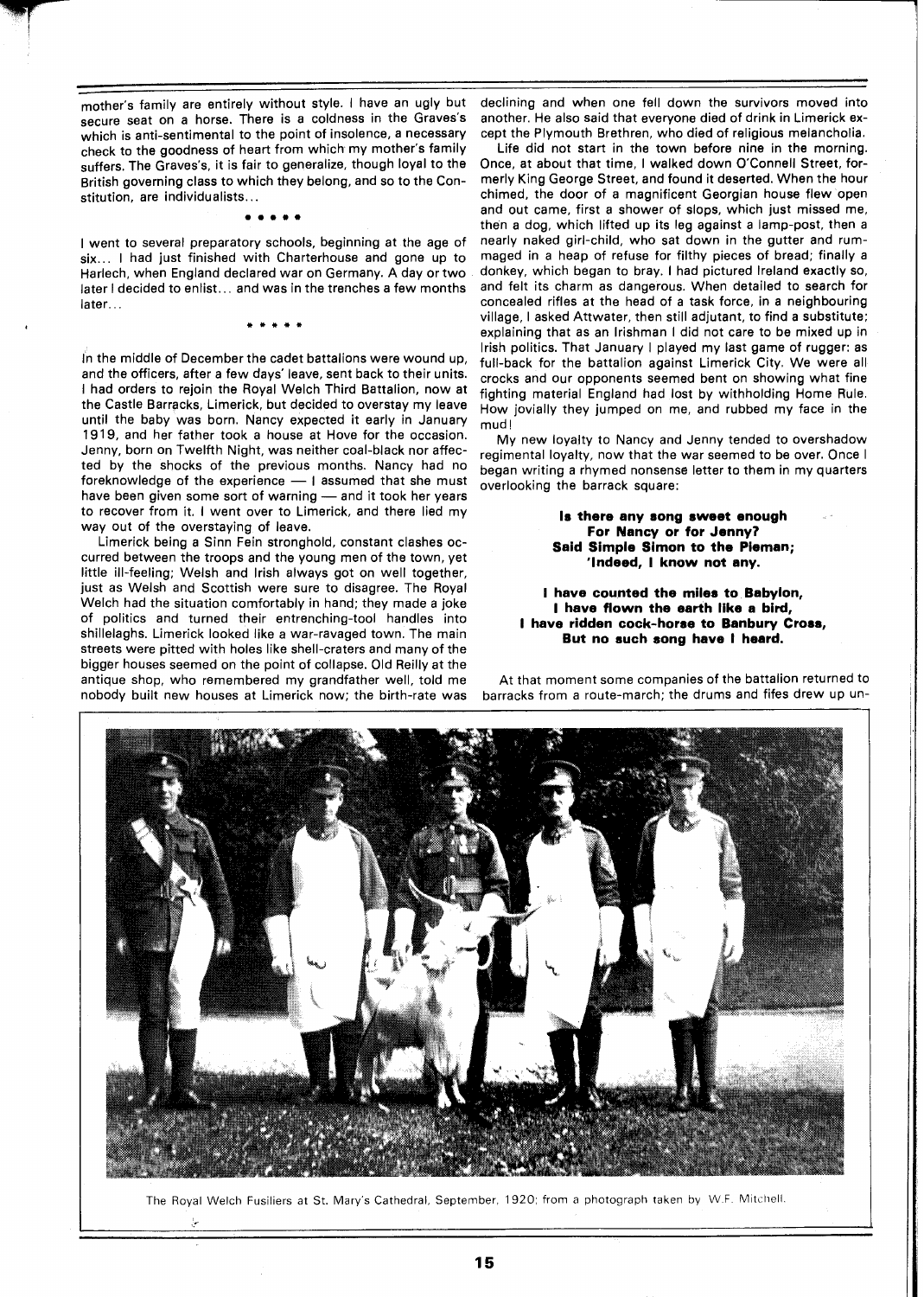der my window, making the panes rattle with **The Brithh Grenadiers.** The insistent repetition of the tune and the hoarse words of command as the parade formed up in the square, company by company, challenged Banbury Cross and Babylon. **The British Grenadiers** succeeded for a moment in forcing their way into the poem:

#### **Some speak of Alexander, And some of Hercuies,**

and then were repulsed:

### **But where are there any like Nancy and Jenny, Where are there any like these7**

Had I ceased to be a British Grenadier?

I decided to resign my commission at once. Consulting the priority list of trades for demobilization, I found that agricultural workers and students were among the first classes to go. I did not particularly want to be a student again and I would rather have been an agricultural worker - Nancy and I had spoken of farming when the war ended - but where was my agricultural background? And I could take a two years' course at Oxford with a Government grant of two hundred pounds a year, and be excused the intermediate examination (Mods.) on account of war-service. The preliminary examination I had already been excused because of a 'higher certificate examination' passed at Charterhouse; so there remained only the finals. The grant would be increased by a children's allowance. It seemed absurd at the time to suppose that university degrees would count for anything in a regenerated post-war England; but Oxford offered itself as a convenient place to mark time until I felt more like earning a livelihood. We were all accustomed to the war-time view, that the sole qualification for peace-time employment would be a good record of service in the field, that we expected our scars and our commanding officers' testimonials to get us whatever we wanted. A few of my fellow-officers did manage, as a matter of fact, to take advantage of the employers'

L

patriotic spirit before it cooled again; sliding into jobs for which they were not properly qualified.

I wrote to a friend in the War Office Demobilization Department, asking him to hurry through my release. He wrote back that he would do his best, but that I must not have had charge of Government moneys for the past six months. As it happened, I had not at the time; but Attwater suddenly decided to put me in command of a company. He complained of being disastrously short of officers who could be trusted with company accounts. The latest arrivals from the New Army battalions were a constant shame to the senior officers. Paternityorders, stumer cheques, and drunkenness on parade grew frequent; not to mention table manners at which Sergeant Malley stood aghast. We now had two mess ante-rooms, the junior and the senior; yet if a junior officer happened to be regimentally a gentleman (belonged, that is, to the North Wales landed gentry, or came from Sandhurst) the colonel invited him to use the senior ante-room and mix with his own class. The situation must have seemed very strange to the three linebattalion second-lieutenants captured at Mons in 1914, now promoted captains by the death of most of their contemporaries and set free by the terms of the Armistice.

Attwater cancelled the intended appointment only when I promised to help him with the battalion theatricals now being arranged for St. David's Day; I undertook to play Cinna in **Julius Caesar.** His change of mind saved me over two hundred pounds, because next day the senior lieutenant of the company which I was to have taken over went off with the cash-box, and I should have been legally responsible for its loss. Before the war he used to give displays on Blackpool Pier as 'The Handcuff King'. He got away safely to the United States.

I rode out a few miles from Limerick to visit my uncle, Robert Cooper, at Cooper's Hill. He was a farmer, a retired naval commander, and the Sinn Feiners had begun burning his ricks and driving his cattle. Through the window he showed me distant herds grazing beside the Shannon. 'They have been there all winter', he said despondently, 'but I haven't had the heart to take a look at them these three months'. I spent the night at Cooper's Hill, and woke up with a sudden chill, which I recognized as the first symptoms of Spanish influenza.

Back at the barracks, I found that a War Office telegram had come



The ruin of Cooper Hill